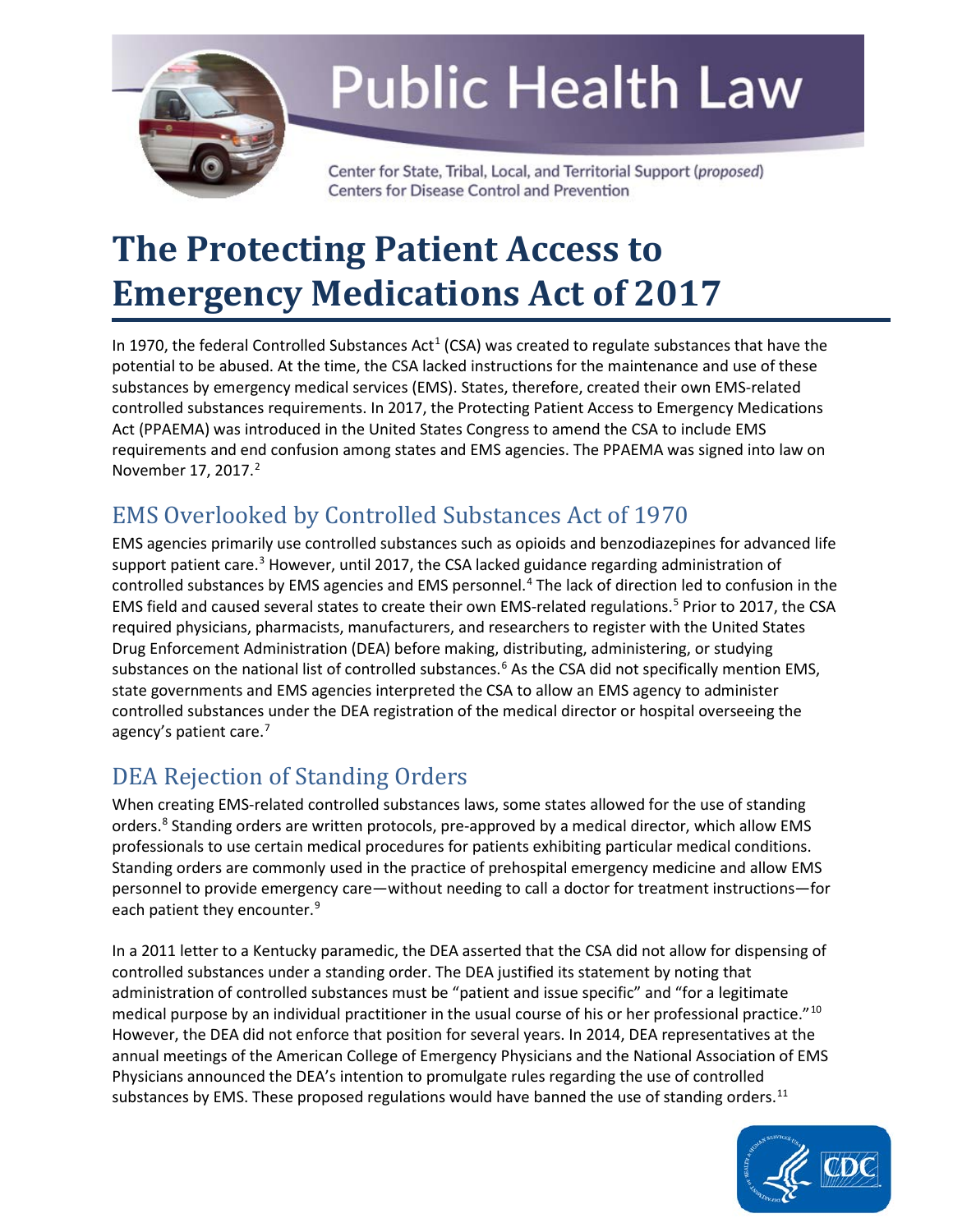The proposed DEA regulation prompted the introduction of the PPAEMA.<sup>12</sup>

### New Controlled Substances Requirements for EMS under PPAEMA

The PPAEMA amended Section 33 of the CSA to include DEA registration for EMS agencies, approved uses of standing orders, and requirements for the maintenance and administration of controlled substances used by EMS agencies.

 **DEA Registration for EMS Agencies.** Language added by PPAEMA now allows EMS agencies to receive their own DEA registration to administer controlled substances. Key factors of this new registration include the following:

- EMS agencies that service multiple states will need DEA registrations for each of those states
- • Hospital-based EMS agencies may use the hospital's DEA registration and will not need to register with the DEA separately<sup>13</sup>

professional."<sup>14</sup> To do so, the EMS agency must 1) be authorized to do so by state law and 2) have a standing order<sup>15</sup> or verbal order<sup>[16](#page-3-1)</sup> from a medical director or an authorizing medical professional.<sup>[17](#page-3-2)</sup> **Use of Standing Orders.** The PPAEMA allows EMS agencies to "administer controlled substances in schedule II, III, IV, or V outside the physical presence of a medical director or authorizing medical

 **Storage of Controlled Substances**. EMS agencies may store controlled substances in the agency location registered with the DEA, unregistered locations, and in EMS vehicles used by the agency. The United States Attorney General must be notified of all unregistered locations at least 30 days before the controlled substances are initially delivered to those locations.[18](#page-3-3) 

 **Restocking EMS Vehicles at Hospitals**. Following an emergency response, EMS agencies may restock their EMS vehicles with controlled substances from a hospital without completing CSA order forms.<sup>[19](#page-3-4)</sup>

 **Maintenance of Controlled Substance Records.** EMS agencies must follow record requirements stated records in the locations where controlled substances are received, administered, and discarded.<sup>[21](#page-3-6)</sup> in the CSA.<sup>20</sup> These requirements include recording all deliveries of controlled substances and storing

agency.<sup>22</sup> Before the PPAEMA, liability regarding use of controlled substances by an EMS agency was placed on the DEA-registered medical director or the hospital overseeing the agency. **EMS Agency Liability**. EMS agencies, under their medical director's supervision, are now liable for ensuring the proper use, maintenance, reporting, and security of controlled substances used by the

## Conclusion

 After years of confusion, PPAEMA amended the CSA to include rules for use of controlled substances by law now allows EMS agencies to apply for their own DEA registration and administer controlled EMS agencies. Along with providing instruction on the maintenance of controlled substances, federal substances under standing orders.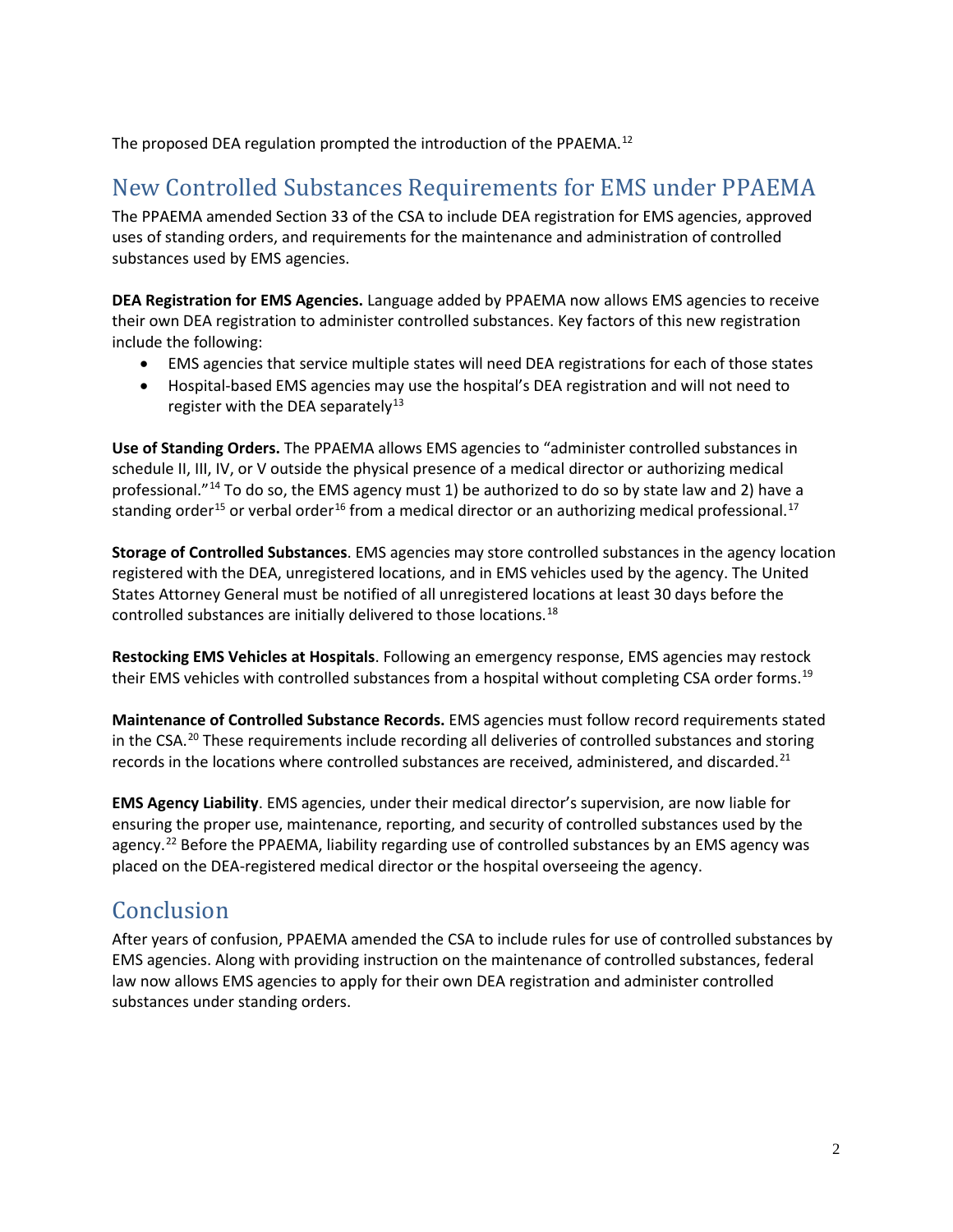#### **Acknowledgments and Disclaimers**

 This document was developed by Emily Sargent, CDC Public Health Law Program intern and JD and MPH analyst, Cherokee Nation Assurance, and Matthew Penn, JD, MLIS, director, Public Health Law Program Territorial Support (*proposed*). candidate at the Indiana University Robert H. McKinney School of Law and the Indiana University Richard M. Fairbanks School of Public Health, with the assistance of Gregory Sunshine, JD, public health (PHLP) within the Centers for Disease Control and Prevention's Center for State, Tribal, Local, and

For further technical assistance with this inventory, please contact PHLP a[t phlawprogram@cdc.gov.](mailto:phlawprogram@cdc.gov) PHLP provides technical assistance and public health law resources to advance the use of law as a public health tool. PHLP cannot provide legal advice on any issue and cannot represent any individual or entity in any matter. PHLP recommends seeking the advice of an attorney or other qualified professional with questions regarding the application of law to a specific circumstance. The findings and conclusions in this summary are those of the author and do not necessarily represent the official views of CDC.

*Published May 30, 2018.* 

-

<span id="page-2-3"></span>4 21 U.S.C. § 823 (2016).

<span id="page-2-8"></span>9 Strengthening our National Trauma System: Hearing on H.R. 4365 Before the Subcomm. On Health of the H. Comm. on Energy and Commerce, 114<sup>th</sup> Cong. 1-3 (2016) (Statement of Craig Manifold, D.O., F.A.C.E.P., Chairman, American College of Emergency Physicians).

<span id="page-2-12"></span> $13$  21 U.S.C. §§ 823(j)(1)-(3) (2017).

<span id="page-2-1"></span><span id="page-2-0"></span>U.S.C. § 823 (2017)). <sup>1</sup> Controlled Substances Act of 1970, Pub.L. 91–513, Title II, 84 Stat. 1242.<br><sup>2</sup> Protecting Patient Access to Emergency Medications Act of 2017, Pub.L. 115-83, 131 Stat. 1267 (amending 21

<span id="page-2-2"></span><sup>&</sup>lt;sup>3</sup> Opioids are used to manage pain in patients suffering from fractures, trauma, and other painful medical conditions. Benzodiazepines are used to stop potentially life-threatening seizures. *See* Patient Care, QI and General Safety Comm., National Emergency Medical Services Advisory Council, EMS Utilization of Controlled Substances (2017).

<span id="page-2-4"></span> $5$  See e.g. D.C. Code § 48-931.02 (2017), S.C. Code Ann. § 44-61-130 (2017), and N.H. Rev. Stat. Ann. § 318-B:10 (2017).

<span id="page-2-5"></span><sup>6 21</sup> U.S.C § 823 (2016). The current list of controlled substances can be found on the DEA website or in 21 C.F.R. §1308.

<span id="page-2-6"></span><sup>&</sup>lt;sup>7</sup> See e.g. Or. Admin. R. 333-250-0300 (2017), Fla. Admin. Code r. 64J-1.004 (2017), and N.D. Admin. Code 61-09-01-01 (2017).

<span id="page-2-7"></span> $8$  See e.g. N.D. Admin. Code 61-09-01-01 (2017), N.Y Comp. Codes R. & Regs. 10, §80.136 (2017), and 172 Neb. Admin. Code Ch. 12 §004.

<span id="page-2-9"></span><sup>&</sup>lt;sup>10</sup> Letter from John W. Partridge, Chief, Liaison and Policy Section, Office of Diversion Control, Drug Enforcement Admin., U.S. Dep't of Justice, to Jeremy R. Urekew, Paramedic, Anchorage Fire & Ambulance Dist. (Dec. 19, 2011) (on file with the Nat'l Ass'n of State EMS Officials).

<span id="page-2-10"></span><sup>&</sup>lt;sup>11</sup> Strengthening our National Trauma System: Hearing on H.R. 4365 Before the Subcomm. On Health of the H. Comm. on Energy and Commerce, 114<sup>th</sup> Cong. 4 (2016) (Statement of Craig Manifold, D.O., F.A.C.E.P., Chairman, American College of Emergency Physicians).

<span id="page-2-11"></span><sup>&</sup>lt;sup>12</sup> Protecting Patient Access to Emergency Medications Act, H.R. 304, 115<sup>th</sup> Cong. (2017).

<span id="page-2-13"></span> <sup>14</sup>*Id.* § 823(j)(4); "Medical director" is defined as a physician registered with the DEA to administer controlled substances and who provides medical oversight to an EMS agency. *See* 21 U.S.C § 823(j)(13)(H) (2017).